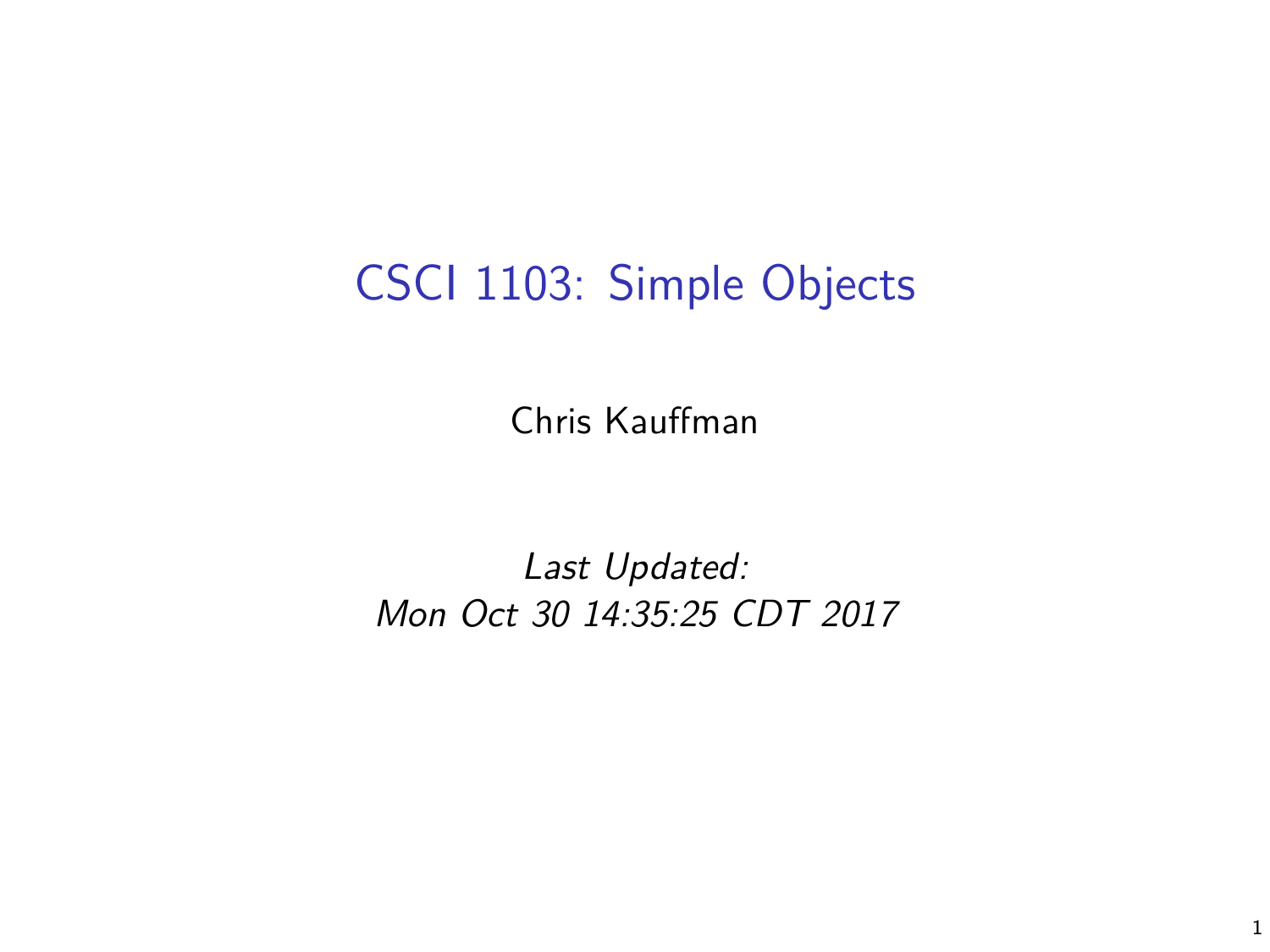## **Logistics**

#### Reading from Eck

- $\triangleright$  Ch 5 on Objects/Classes
- $\triangleright$  Ch 5.1-2 specifically

#### Goals

- $\blacktriangleright$  Simple Objects
- $\blacktriangleright$  Arrays of objects

#### Lab08: Simple Object/Methods

- $\triangleright$  Stock object
- $\blacktriangleright$  Methods in same java file

#### Project 4

- $\blacktriangleright$  In the works
- $\triangleright$  Deadline will be adjusted for later release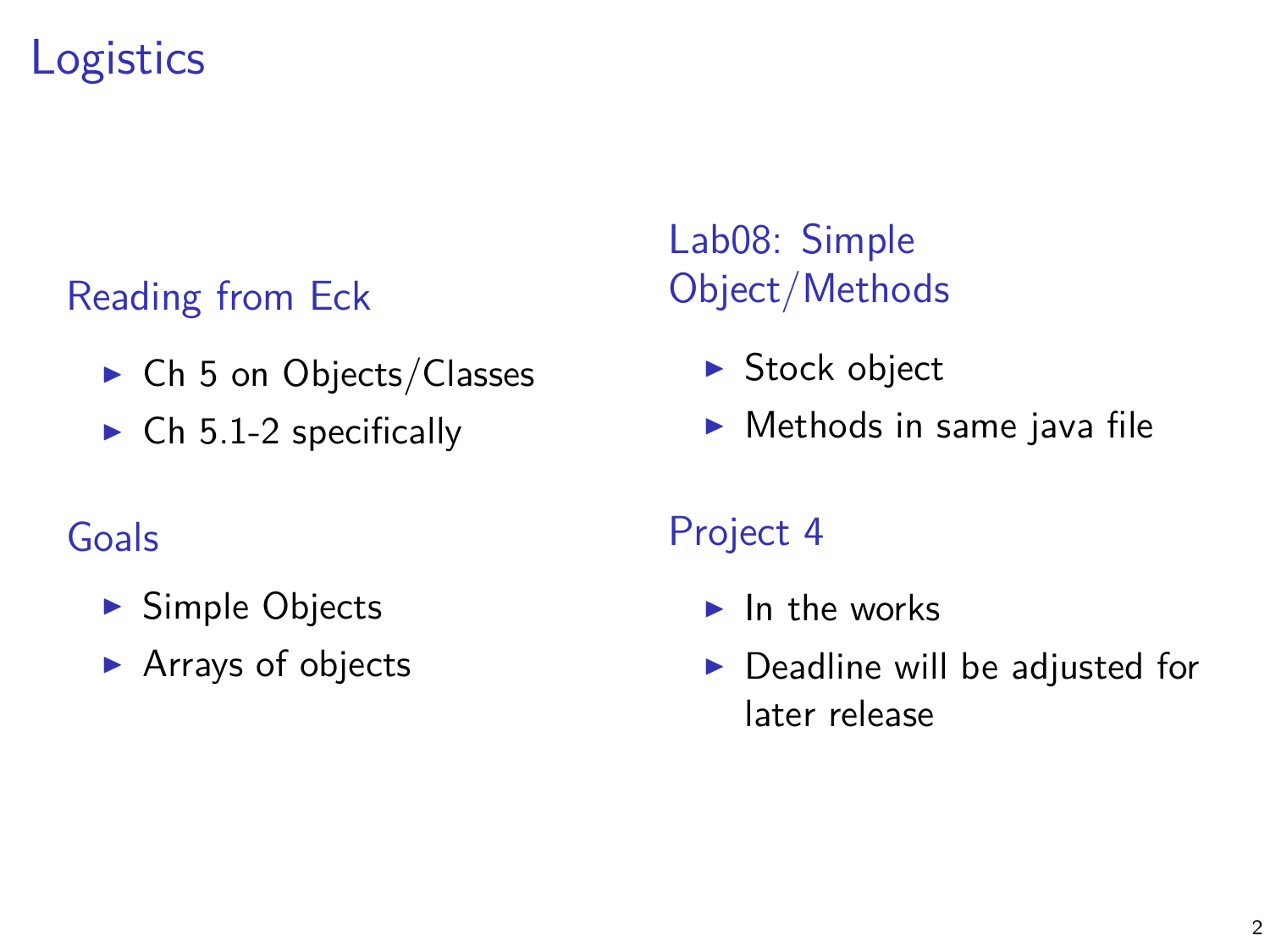## Latin for: All the same VS Different

#### Homogeneous Data

- $\blacktriangleright$  All same data type
- $\blacktriangleright$  Single name, multiple ints, multiple doubles, etc.
- $\triangleright$  Usually indexed by element number (4th elem, 9th elem)
- $\blacktriangleright$  Example: arrays, collection of the same thing (homogeneous)
- $\blacktriangleright$  Elements accessed via array[index]

#### Heterogeneous Data

- $\blacktriangleright$  Data types different
- $\triangleright$  Single name, multiple values in an combination
- Example: need 1 int, 1 double, 2 booleans
- $\triangleright$  Usually indexed by field name as in

myStudent.gpa = 3.91; myStudent.name = "Sam";

- Example: classes/objects in Java, grouped data Before and Now
	- $\triangleright$  Discussed arrays and Strings previously (homogeneous)
	- $\triangleright$  Now dealing with classes/objects (heterogeneous)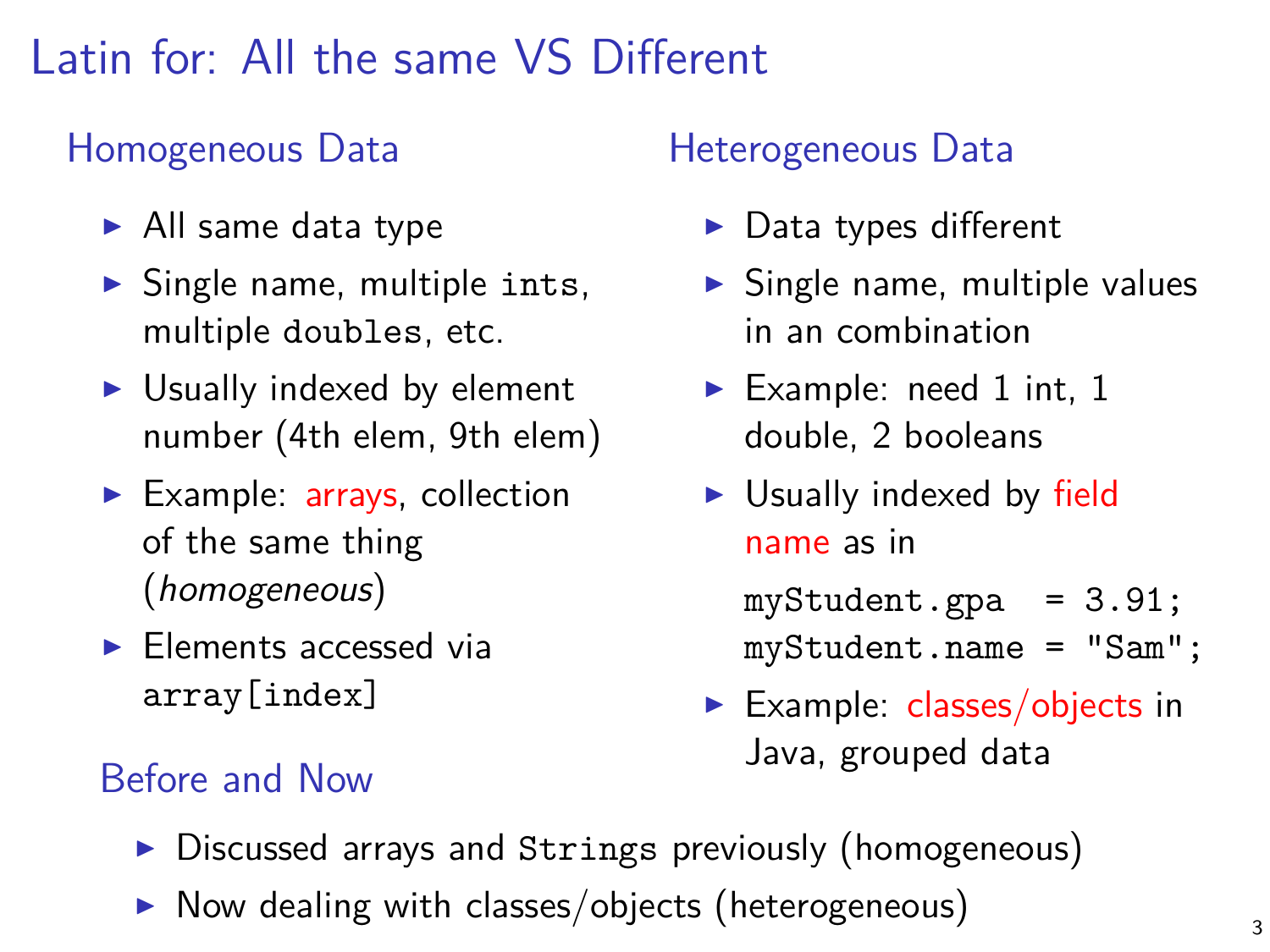## Java Classes

- $\blacktriangleright$  . java files define classes
- $\blacktriangleright$  Classes serve 2 purposes
	- 1. Group related code together (binary/decimal conversions, Collatz methods, etc.)
	- 2. Define new reference types
- $\triangleright$  Mixture of purposes can cause confusion but is somewhat intentional
- $\triangleright$  Most of the time Methods and Data Types are tied together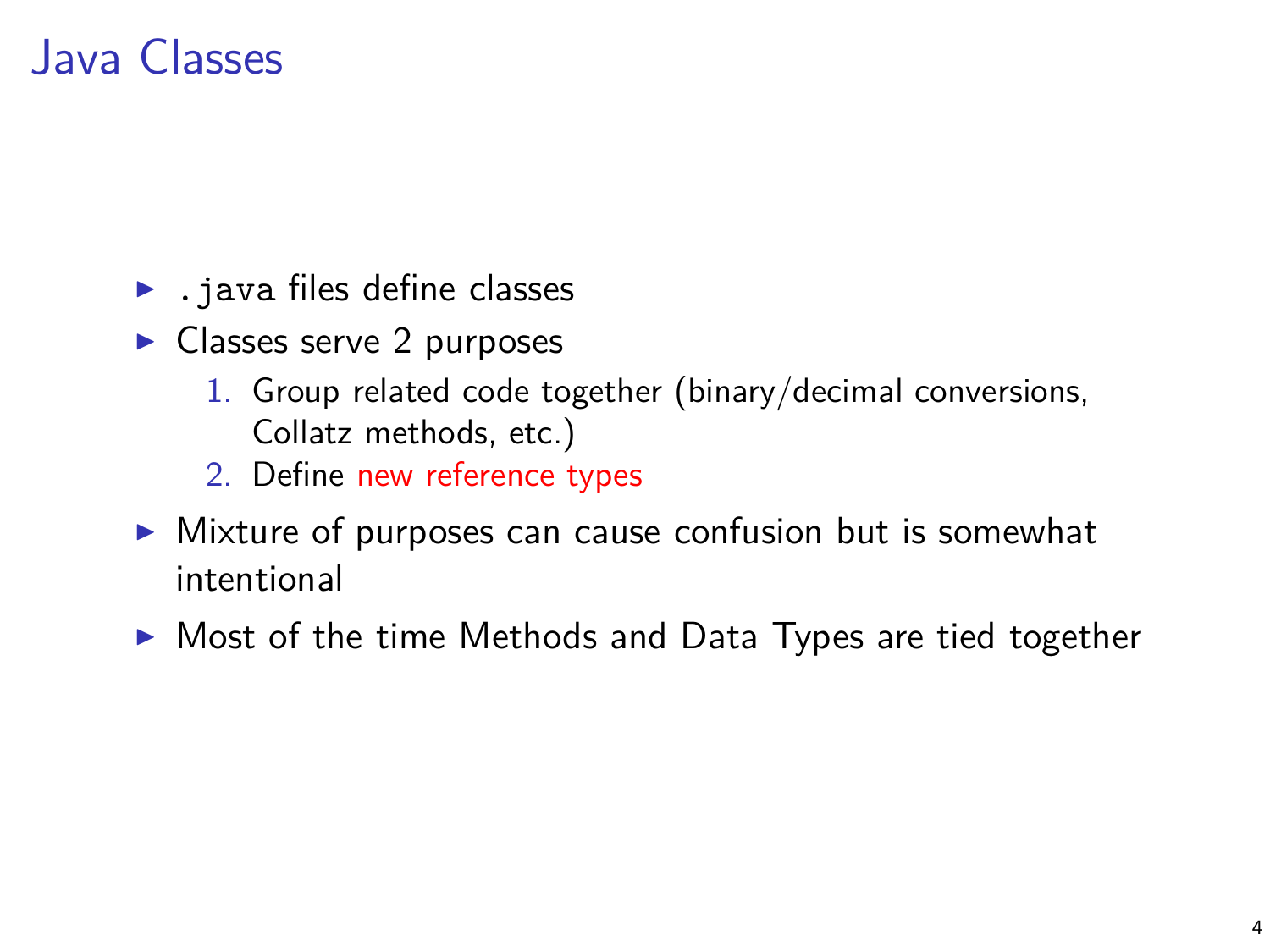# Simple Objects

```
\triangleright Java classes define new reference types by specifying fields
   // Represent data associated with an omelet.
   public class Omelet{<br>public int eggs;
                              \frac{1}{2} How many eggs in the omelet
     public int cheese; \frac{1}{100} // How many ounces of cheese
     public double cookedFor; // How long the omelet has cooked<br>public String extras; // Extra ingredients added
     public String extras;
   }
```
- $\triangleright$  Fields are data data associated with the an object which as instance of the class. Every instance has its own fields
- Instances of objects are created with new and a constructor  $Omelet$  om = new  $Omelet()$ :
- $\triangleright$  Field values can be accessed/changed using dot notation (if they are public)

```
om.eggs = 5;int e = om.eggs;
```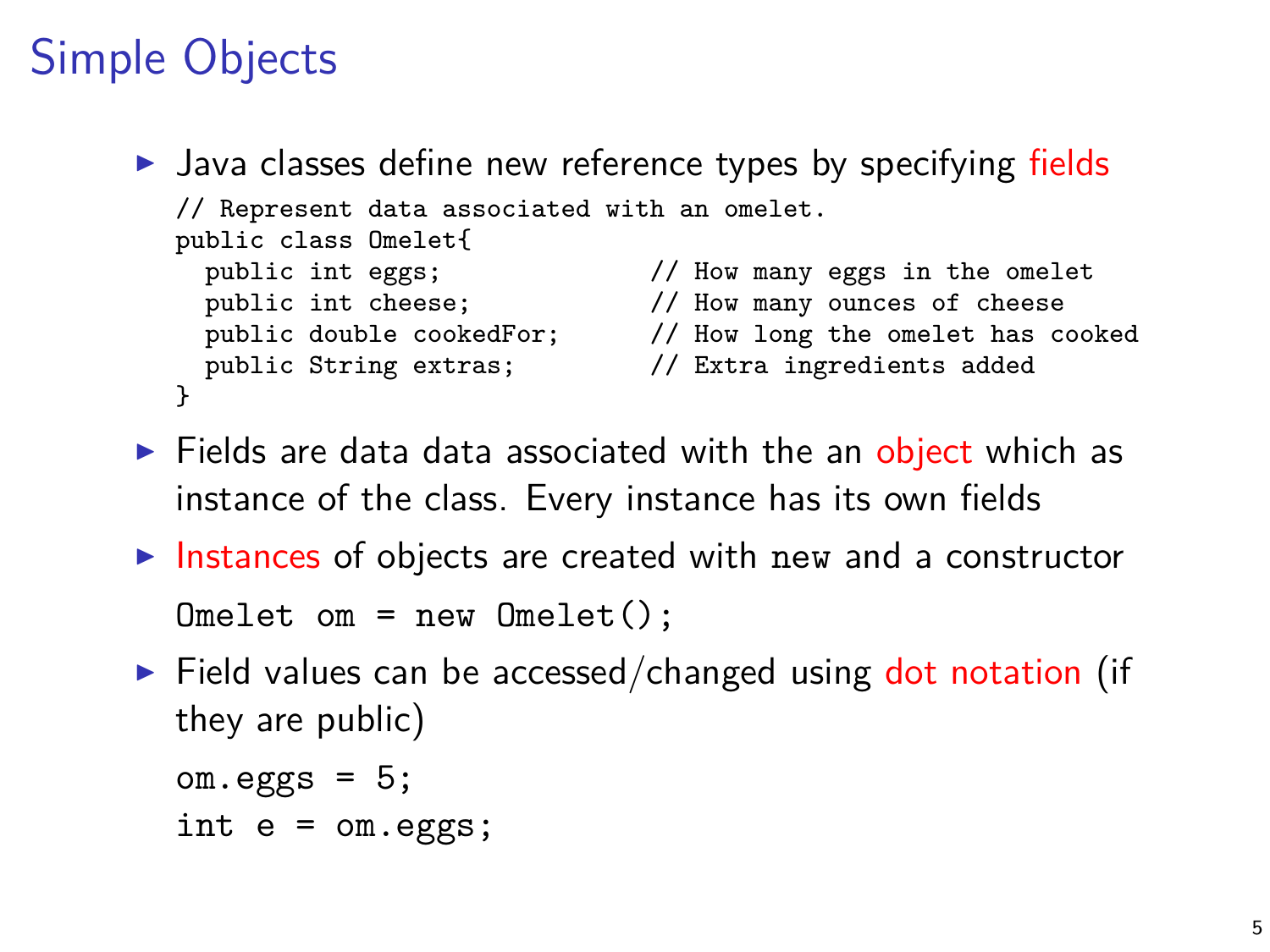### Simple Objects Demo

```
// Represent data associated with an omelet.
public class Omelet{<br>public int eggs:
                                  \frac{1}{2} How many eggs in the omelet
  public int cheese; // How many ounces of cheese<br>public double cookedFor; // How long the omelet has c
                                  // How long the omelet has cooked
  public String extras; // Extra ingredients added
}
public class OmeletMain{
  public static void main(String args[]){
    Omelet om = new Omelet();
    om.eegs = 3;
    om. cheese = 4:
    om.cookedFor = 4.5;
    om.extras = "ham";
    System.out.printf("Omelet has %d eggs\n",om.eggs);
    System.out.printf("Omelet has %d oz cheese\n",om.cheese);
    System.out.printf("Omelet cooked for %.1f minutes\n",om.cookedFor);
    System.out.printf("Omelet has these extras: %s\n",om.extras);
  }
}
> javac OmeletMain.java
> java OmeletMain
Omelet has 3 eggs
Omelet has 4 oz cheese
Omelet has these extras: ham
Omelet cooked for 4.5 minutes
```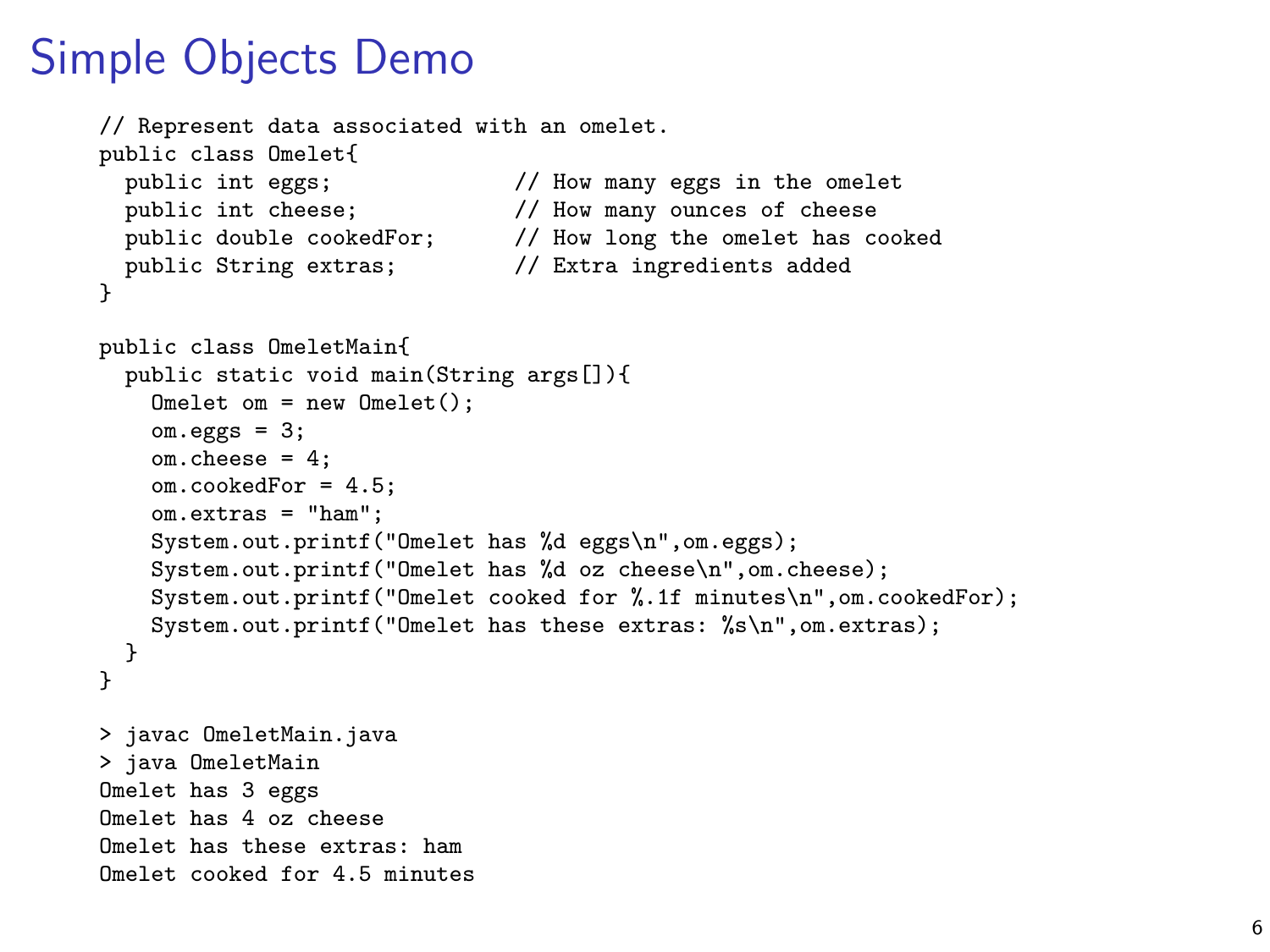# Multiple Objects

|                                                                     |             | <b>STACK</b> main() | #1024    | om              | #2048              |  |
|---------------------------------------------------------------------|-------------|---------------------|----------|-----------------|--------------------|--|
| $\blacktriangleright$ Each instance of class is its                 |             |                     |          | #1028 coronary  | #3048              |  |
| own object, has its own                                             |             |                     | #1032    | $\mathsf{x}$    | null               |  |
| memory                                                              |             |                     | $\cdots$ | $\cdots$        | $\cdots$           |  |
| $\triangleright$ Can create as many omelets                         | <b>HEAP</b> | Omelet              | #2048    | eggs            | 3                  |  |
| as you have memory for                                              |             |                     |          | #2052 cheese    | 4                  |  |
|                                                                     |             |                     |          | #2056 cookedFor | 4.5                |  |
| public class TwoOmelets{<br>public static void main(String args[])+ |             |                     | #2064    | extras          | #4060              |  |
| $Omelet om = new Onelet()$ :                                        |             |                     | $\cdots$ | $\cdots$        | $\ldots$           |  |
| $om.eggs = 3;$<br>$om. cheese = 4;$                                 |             | Omelet              | #3048    | eggs            | 6                  |  |
| $om.cookedFor = 4.5$ ;<br>$om.$ extras = $"ham":$                   |             |                     |          | #3052 cheese    | 10                 |  |
|                                                                     |             |                     |          | #3056 cookedFor | 6.25               |  |
| $Omelet coronary = new Onelet()$ ;<br>$coronary. eggs = 6;$         |             |                     | #3064    | extras          | #5012              |  |
| $coronary. cheese = 10;$                                            |             |                     | $\cdots$ | $\cdots$        | $\cdots$           |  |
| $coronary.cookedFor = 6.25;$<br>coronary.extras = "bacon";          |             | String              | #4060    | extras          | "ham" <del>⊲</del> |  |
|                                                                     |             |                     |          | $\cdots$        | $\ldots$           |  |
|                                                                     |             | String              | #5012    | extras          | 'bacon"l<          |  |
|                                                                     |             |                     | $\cdots$ | $\cdots$        | $\cdots$           |  |

٠  $\leftrightarrow$  $\overline{\mathbf{6}}$ ↞  $\overline{10}$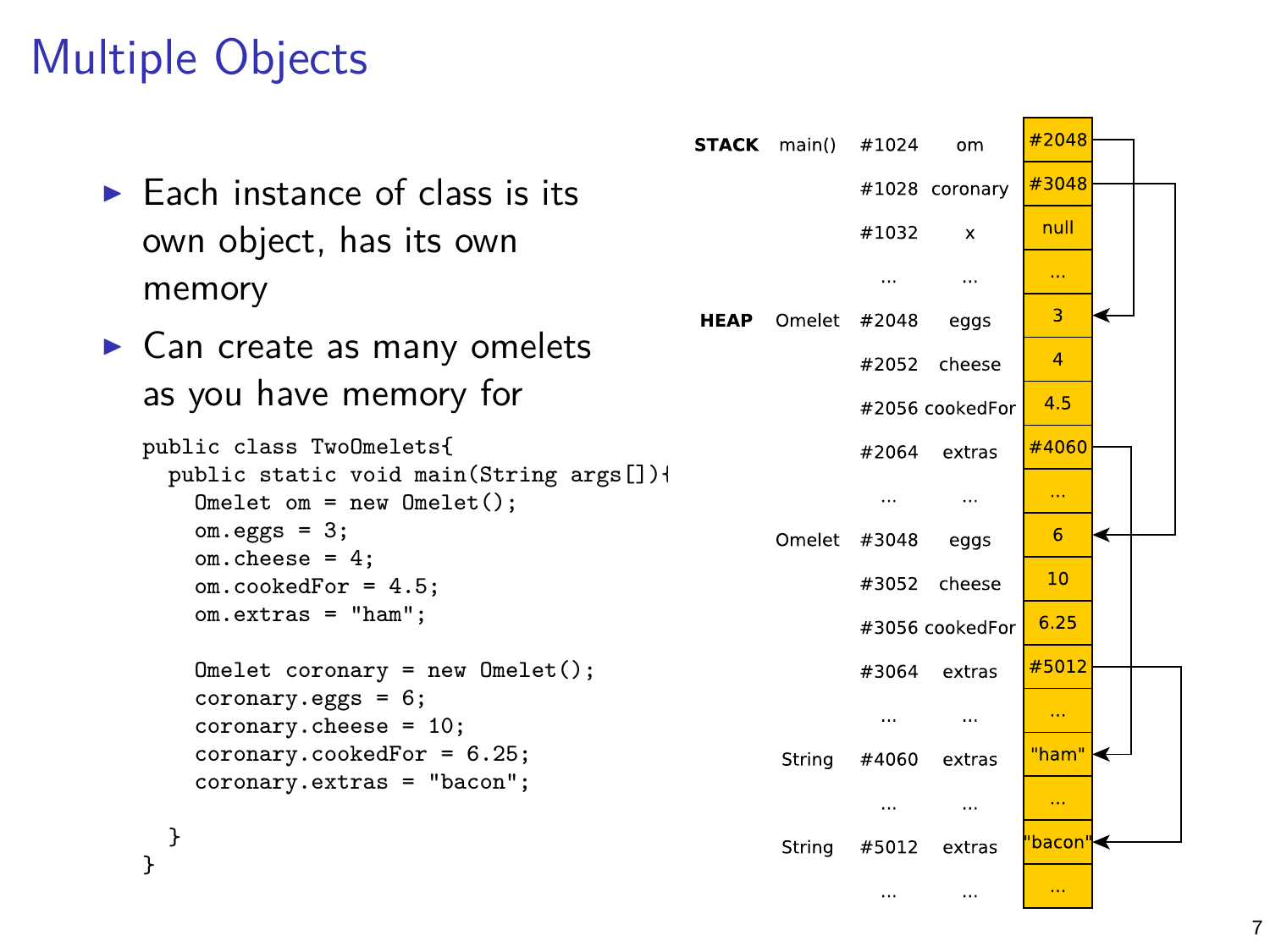## Exercise: Changes to memory

}

```
Draw changes to memory for
                                                                                            #2048STACK main() #1024om
commented lines 1-7
                                                                                            #3048
                                                                           #1028 coronary
                                                                                             null
                                                                            #1032
                                                                                      ¥
public class TwoOmeletsExercise{
  public static void main(String args[]){
     Omelet om = new Omelet();
                                                                                              \overline{3}HEAP Omelet
                                                                           #2048
                                                                                    eggs
     om.eggs = 3;
     om.cheese = 4;
                                                                                              \overline{4}#2052 cheese
     om.cookedFor = 4.5;
                                                                                             4.5#2056 cookedFor
     om.extras = "ham";
                                                                                            #4060
                                                                           #2064 extras
     Omelet coronary = new Omelet();
     coronary. ergs = 6:
                                                                             \cdots\cdotscoronary.cheese = 10;
                                                                                              6\overline{6}#3048
                                                                                                  ←
                                                                   Omelet
                                                                                    eggs
     coronary.cookedFor = 6.25;
                                                                                             10coronary.extras = "bacon";
                                                                            #3052 cheese
                                                                                            6.25#3056 cookedFor
     om.cookedFor += 0.75; // 1<br>coronarv.eggs++: // 2
     coronary.eggs++;
                                                                                            #5012
                                                                           #3064 extras
     om.extras = "turkey"; \frac{1}{2} // 3<br>coronary.extras = \frac{1}{2} // 4
                                                                                             \sim .
     coronary. \text{extras} =\ddotsccoronary.extras + " sausage";
                                                                                            "ham"
                                                                    String
                                                                           #4060
                                                                                   extras
     Omelet x = \text{coronary}; // 5<br>x.\text{cookedFor } += 1.0; // 6
     x.\text{cookedFor } += 1.0:
                                                                                     \cdotsom = new Omelet(); // 7
                                                                           #5012
                                                                                   extras
                                                                                            bacon
                                                                    String
  }
```


 $\cdots$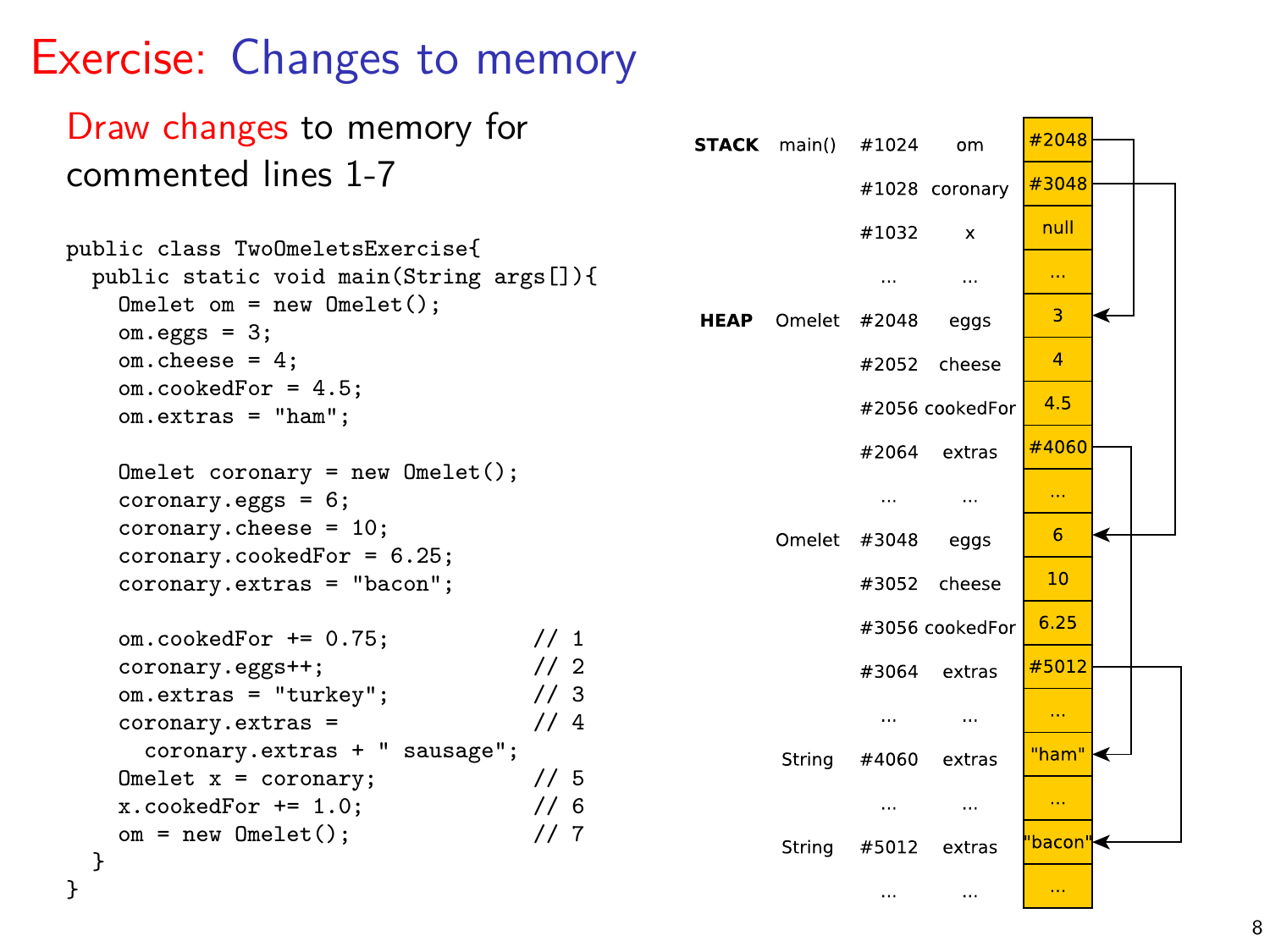## Static Methods for Objects

- $\triangleright$  Classes/Objects typically have methods associated with them
- $\triangleright$  static methods follow same conventions for objects as previously established for other things like arrays and ints
- $\triangleright$  Can change the object, return answers, call other methods

#### Exercise: OmeletOps

- $\triangleright$  OmMethods. java contains code which operates on Omelets
- $Omega$  DmeletOps.java has a main() method which uses those methods
- $\triangleright$  Show the output of running the main()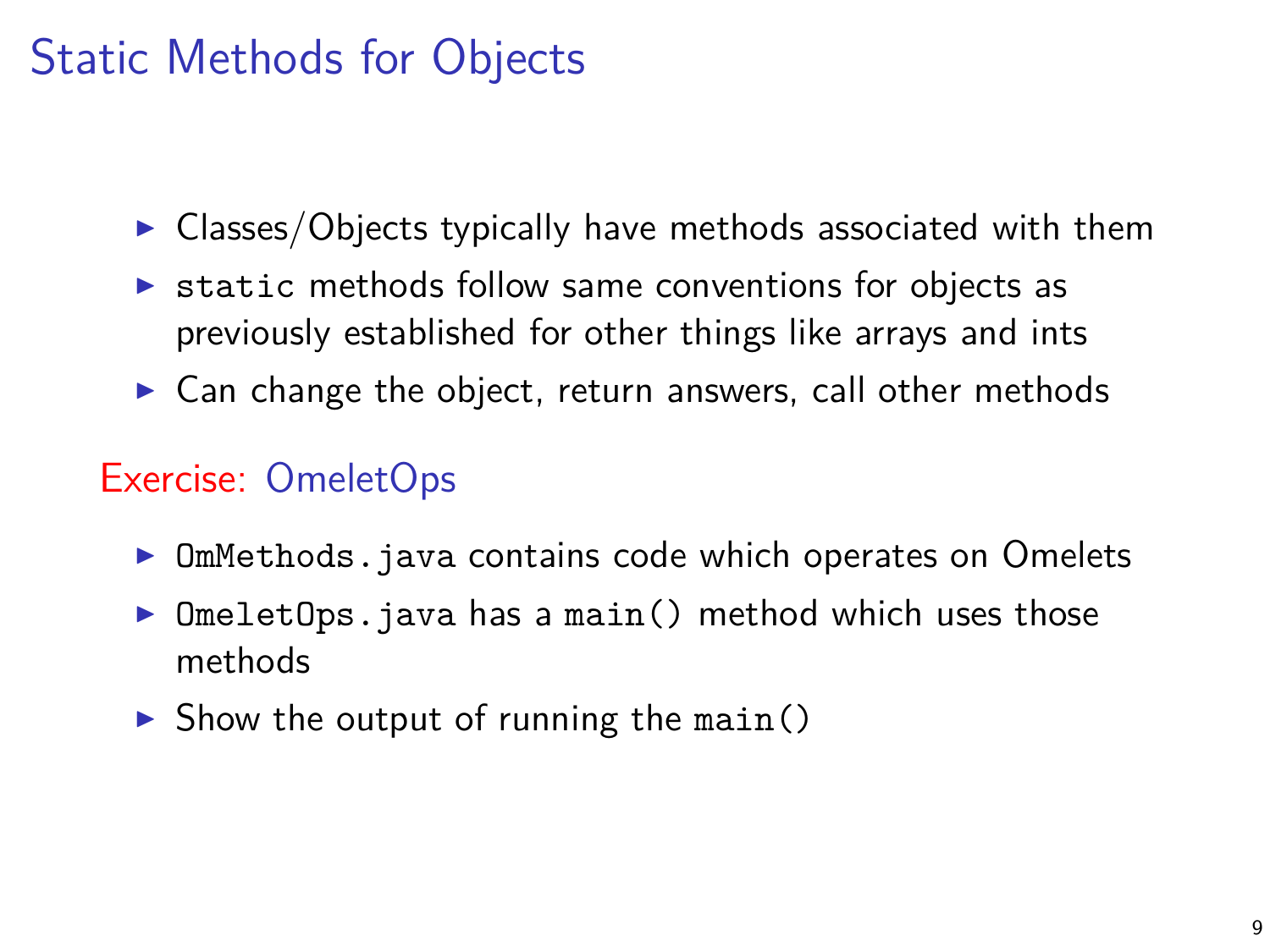### OmMeth: Omelet Methods

```
// Static methods to work on Omelet objects
public class OmMeth{
 // Cook the omelet for given time
 public static void cookFor(Omelet om, double time){
    om.cookedFor += time;
  }
 // Add an egg to the omelet
 public static void addEgg(Omelet om){
    om.eggs++;
  }
 // Calculate the calorie count of the basic omelet ingredients.
 public static int getCalories(Omelet om){
    int EGG_CALORIES = 94:
    int CHEESE_OZ_CALORIES = 114;
    return om.eggs * EGG CALORIES +
           om.cheese * CHEESE_OZ_CALORIES;
  }
 // Determine if consumption of the given omelet is risky
 public static boolean foodPoisoningIminent(Omelet om){
   return om.cookedFor < (1.0 * om.eggs);
  }
 // Return a reference to the omelet x or y that has more calories
 public static Omelet richerOmelet(Omelet x, Omelet y){
    int xCal = getCalories(x);
    int vCal = getCalories(v):
    if(xCal > yCal){
      return x;
    }
    else{
      return y;
   }
 }
\mathbf{r}
```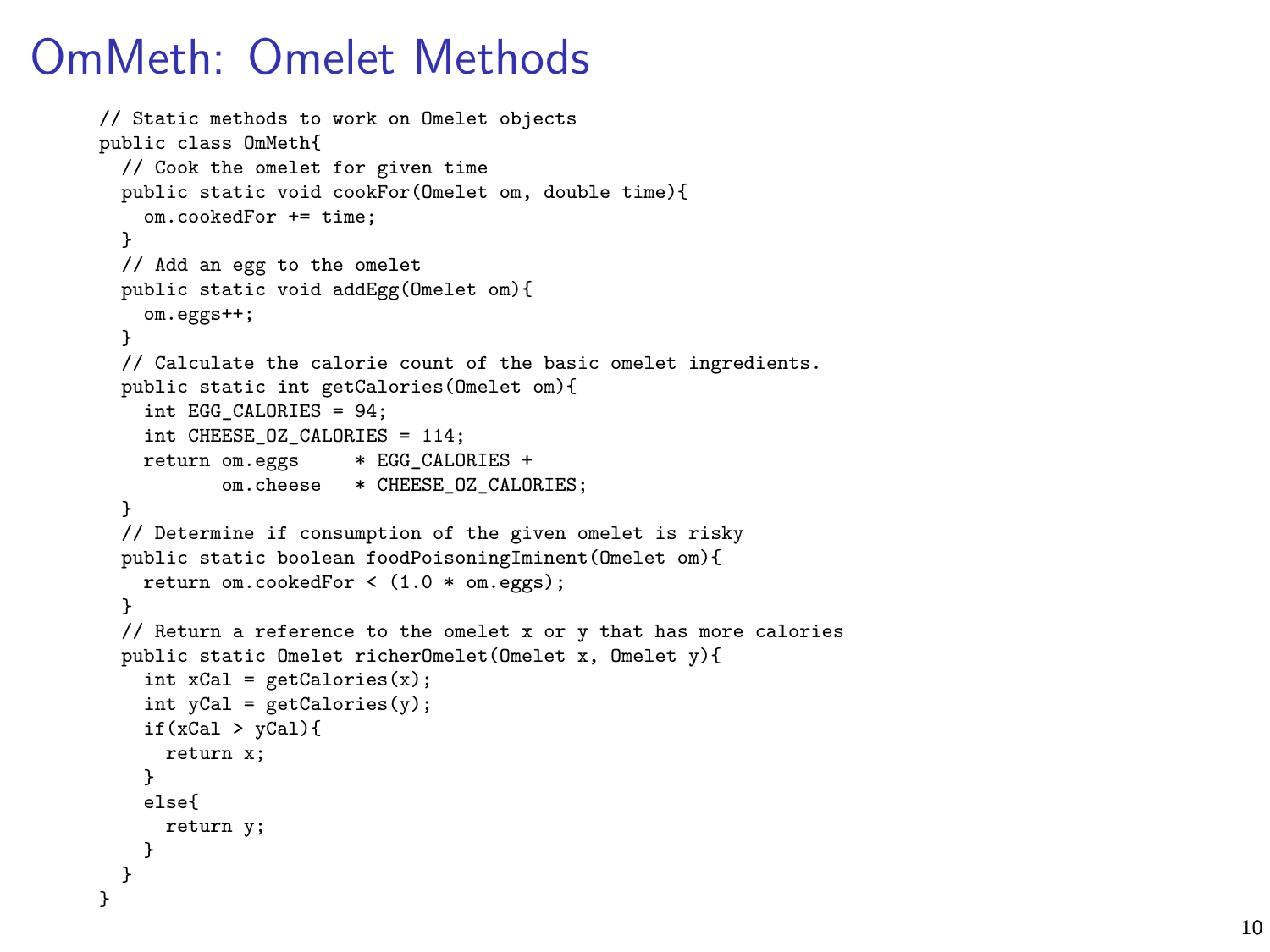## OmeletOps: main() method

```
// Demonstrate use of OmMeth methods for omelets
// Show output at the commented lines
public class OmeletOps{
  public static void main(String args[]){
    Omelet standard = new Omelet();
    standard.eggs = 2;
    standard.cheese = 4;
    standard.cookedFor = 0.0;
    standard.extras = "ham";
    OmMeth.addEgg(standard);
    OmMeth.cookFor(standard, 2.5);
    int calories = 0mMeth.getCalories(standard);
    boolean safe = OmMeth.foodPoisoningIminent(standard);
    System.out.printf("Has %d eggs\n", standard.eggs); // 1
    System.out.printf("Has %d calories\n", calories); // 2<br>System out.printf("Safe to eat? %b\n", safe); // 3System.out.printf("Safe to eat? %b\n", safe);
    Omegacoronary = new Omega(t):
    coronary.eggs = 6;
    coronary.cheese = 10;
    Omelet richer = OmMeth.richerOmelet(standard, coronary);
    System.out.printf("Richer has %d eggs\n", richer.eggs); // 4
  }
}
```
#### Compile and Run

```
> javac OmeletOps.java
> java OmeletOps
Has 3 eggs
Has 738 calories
Safe to eat? true
Richer has 6 eggs
```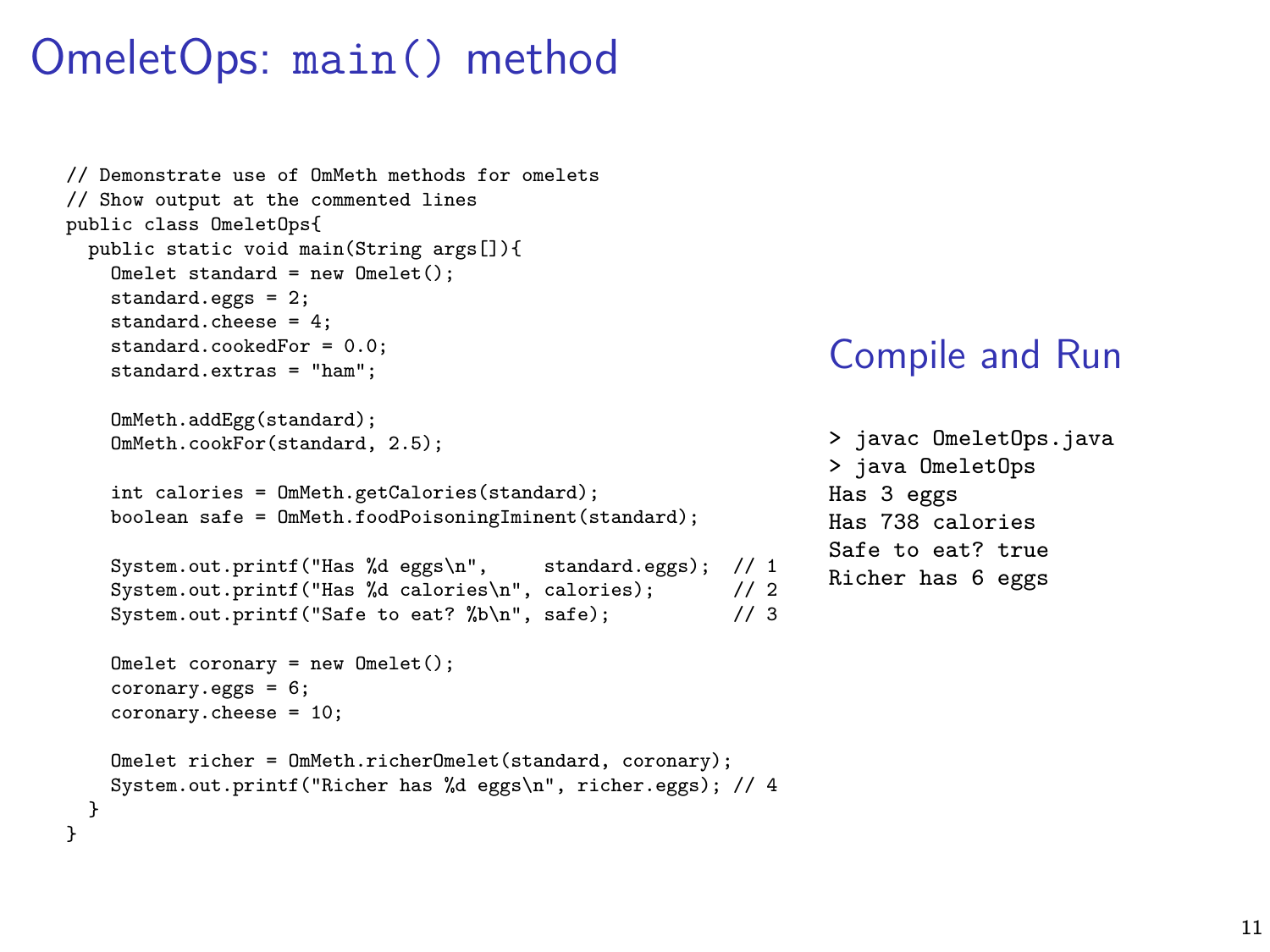## Distributing Code Across Multiple Files

- $\triangleright$  Complex problems involve many parts
- $\triangleright$  Code to solve them is often distributed into many . java files
	- $\blacktriangleright$  Each class in its own . java file
	- $\triangleright$  Extra helper methods somewhere in another file
	- $\triangleright$  main() method in its own class and . java file
- $\triangleright$  Organization and Navigation of files will start to become more important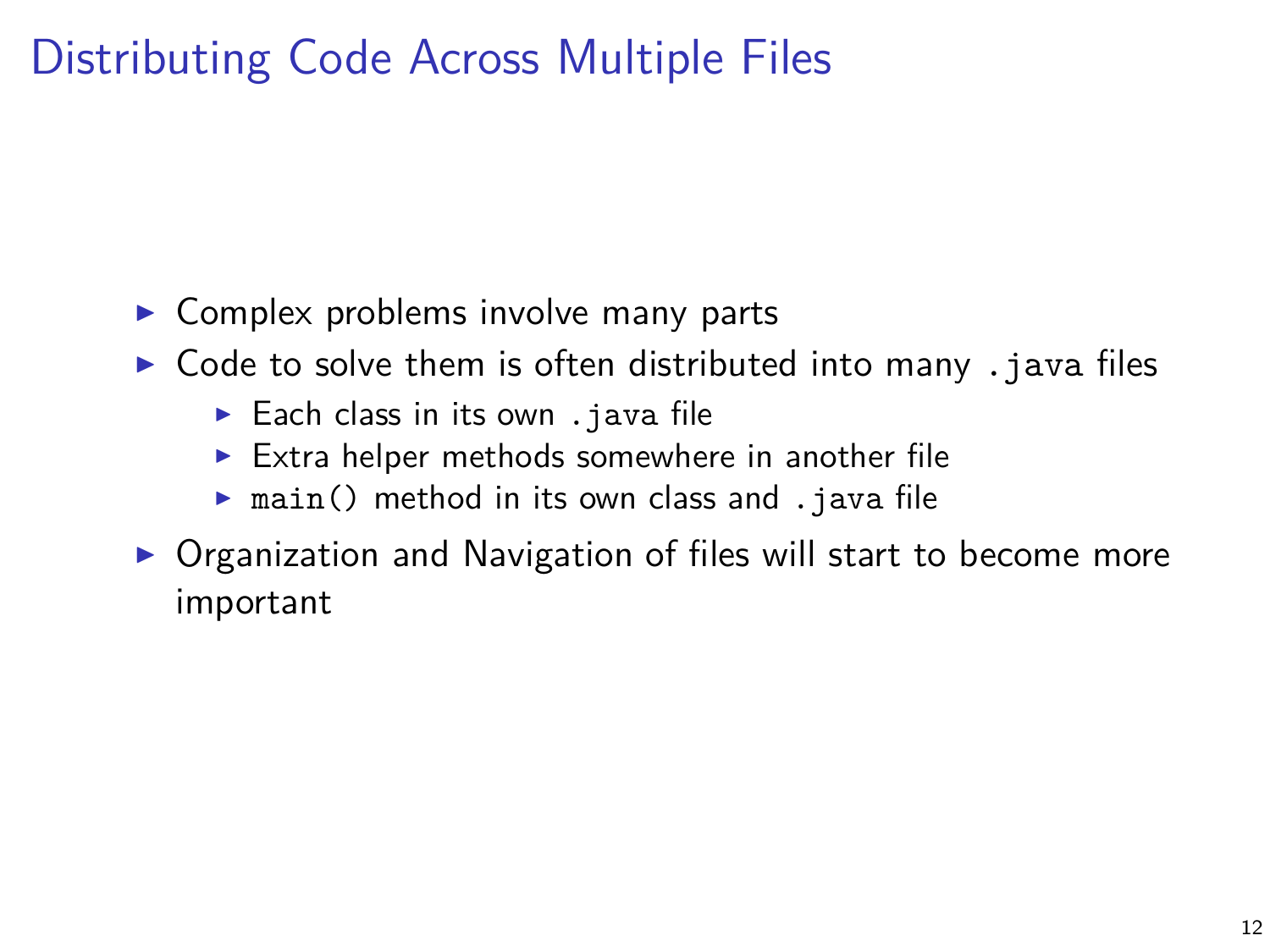## Class Definition and Methods in One File

- $\triangleright$  Commonly the case that the definition of a class and the methods that operate on it are stored in the same . java file
- $\triangleright$  For Omelets, file would be something like the following
- $\triangleright$  This is the structure we will often use, labs and projects

```
public class Omelet{
  // FIELDS<br>public int eggs;
  public int eggs; \frac{1}{100} // How many eggs in the omelet public int cheese: \frac{1}{100} // How many ounces of cheese
                                        // How many ounces of cheese
  public double cookedFor; // How long the omelet has cooked<br>public String extras: // Extra ingredients added
  public String extras;
  // STATIC METHODS
  // Cook the omelet for given time
  public static void cookFor(Omelet om, double time){
     om.cookedFor += time;
  }
  // Add an egg to the omelet
  public static void addEgg(Omelet om){
     om.eggs++;
  }
  ...
}
```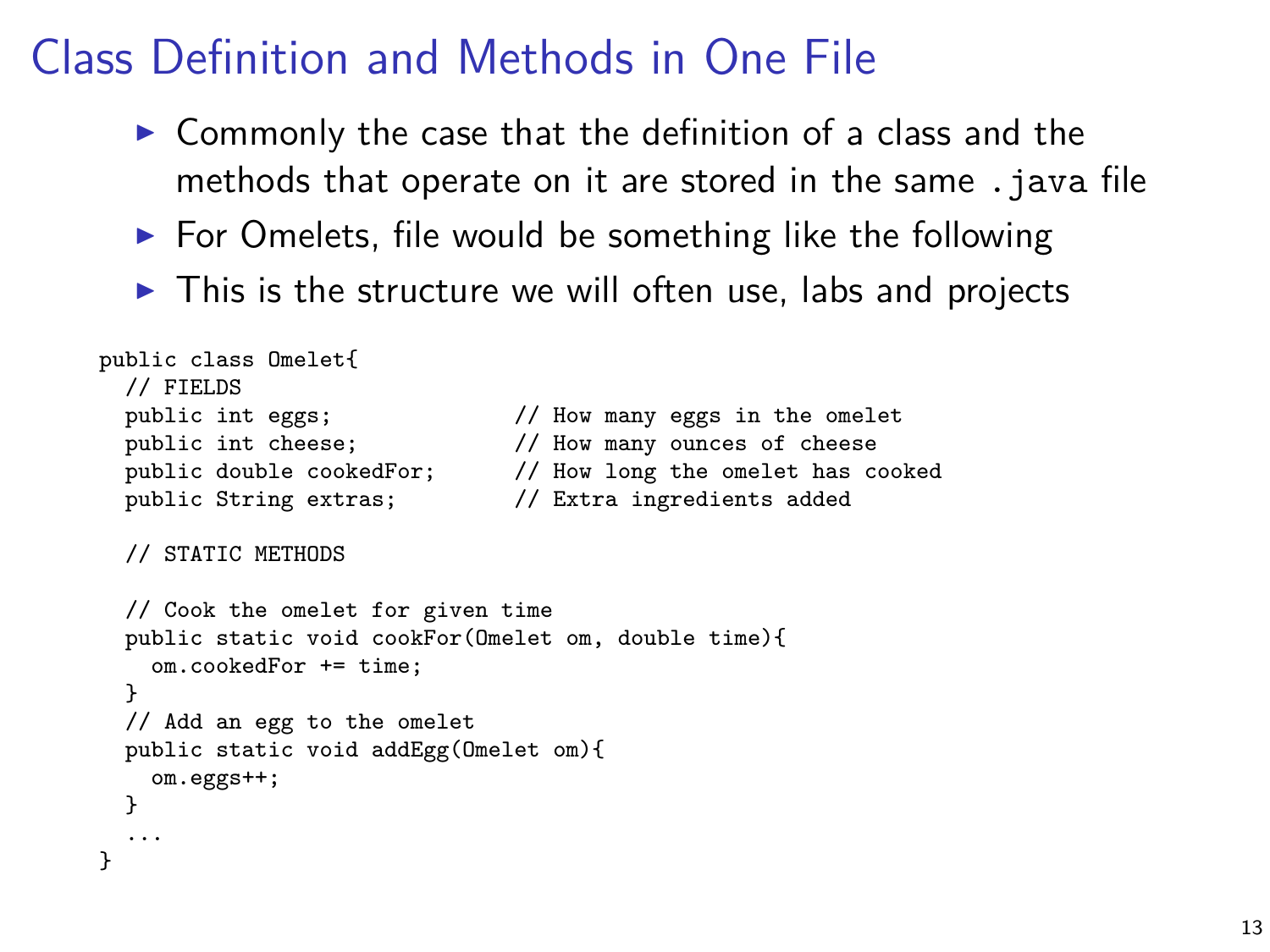#### NullPointerExceptions

Mistakes with initializing object references often lead to Exceptions

#### Code

```
// Demonstrates a NullPointerException with Omelets
public class NullOmelet{
  public static void main(String args[]){
    Omelet anOm = new Onelet():
    anOm.eggs = 2;
    an0m.cheese = 4:
   Omelet noOm = null;
    Omelet richer = Omelet.richerOmelet(anOm, noOm);
    System.out.printf("Richer has %d eggs\n", richer.eggs);
  }
}
```
#### Result: Exception and Stack Trace

```
> javac NullOmelet.java
> java NullOmelet
Exception in thread "main" java.lang.NullPointerException
        at Omelet.getCalories(Omelet.java:24)
        at Omelet.richerOmelet(Omelet.java:34)
        at NullOmelet.main(NullOmelet.java:9)
```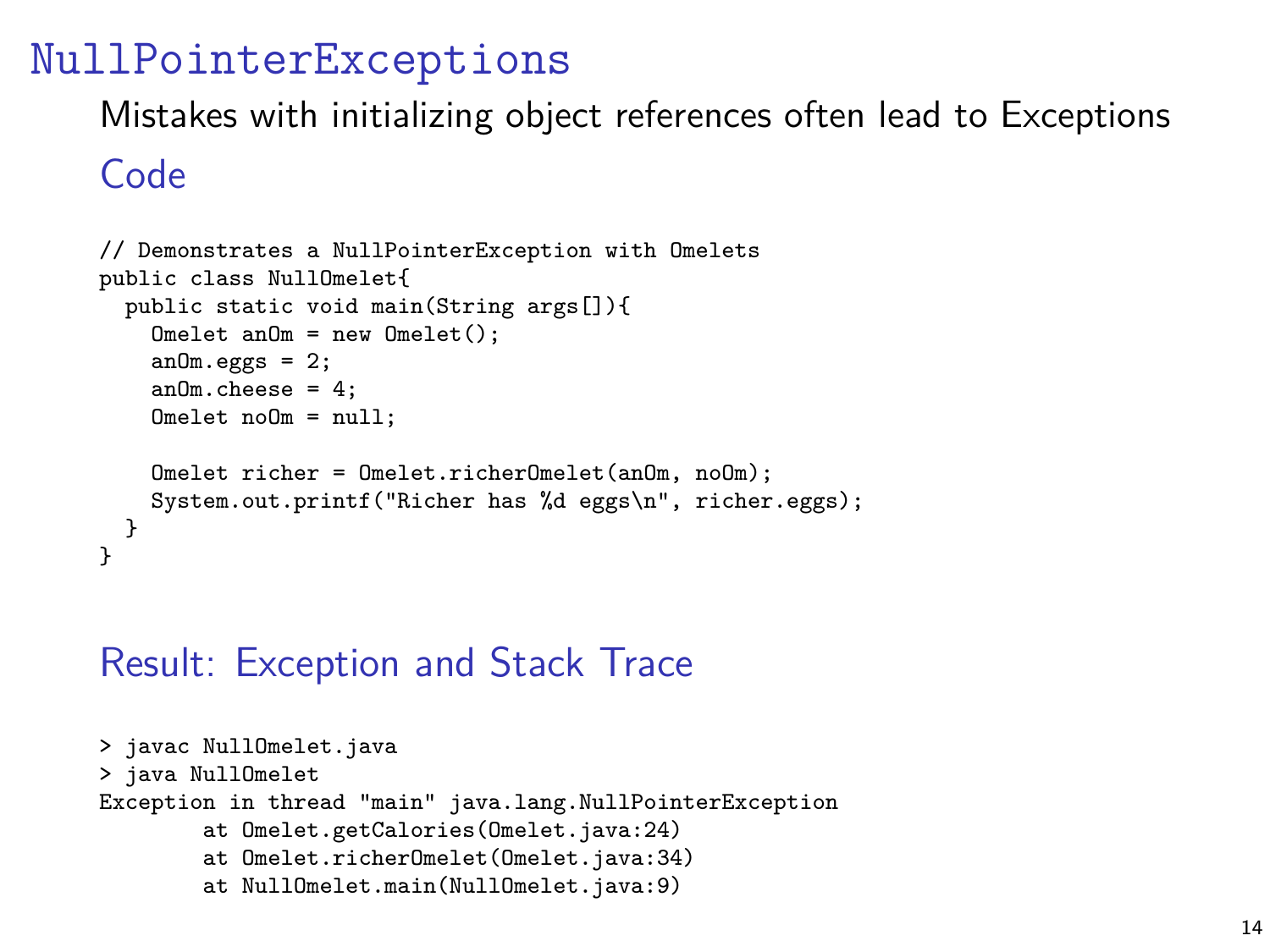## Quick Exercise: Identify errors

What seems to be the trouble below?

```
1 public class OmeletException{<br>2 public static void main(Str:
2 public static void main(String args[]){<br>3 Omelet om = new Omelet();
3 Omelet om = new Omelet();<br>4 int len = om.extras.lengt
4 int len = om.extras.length();<br>5 System.out.printf("Extra ingr
5 System.out.printf("Extra ingredients as %d chars\n",len);<br>6 }
\begin{matrix} 6 & 3 \\ 7 & 1 \end{matrix}7 }
> javac OmeletException.java
> java OmeletException
Exception in thread "main" java.lang.NullPointerException
at OmeletException.main(OmeletException.java:4)
```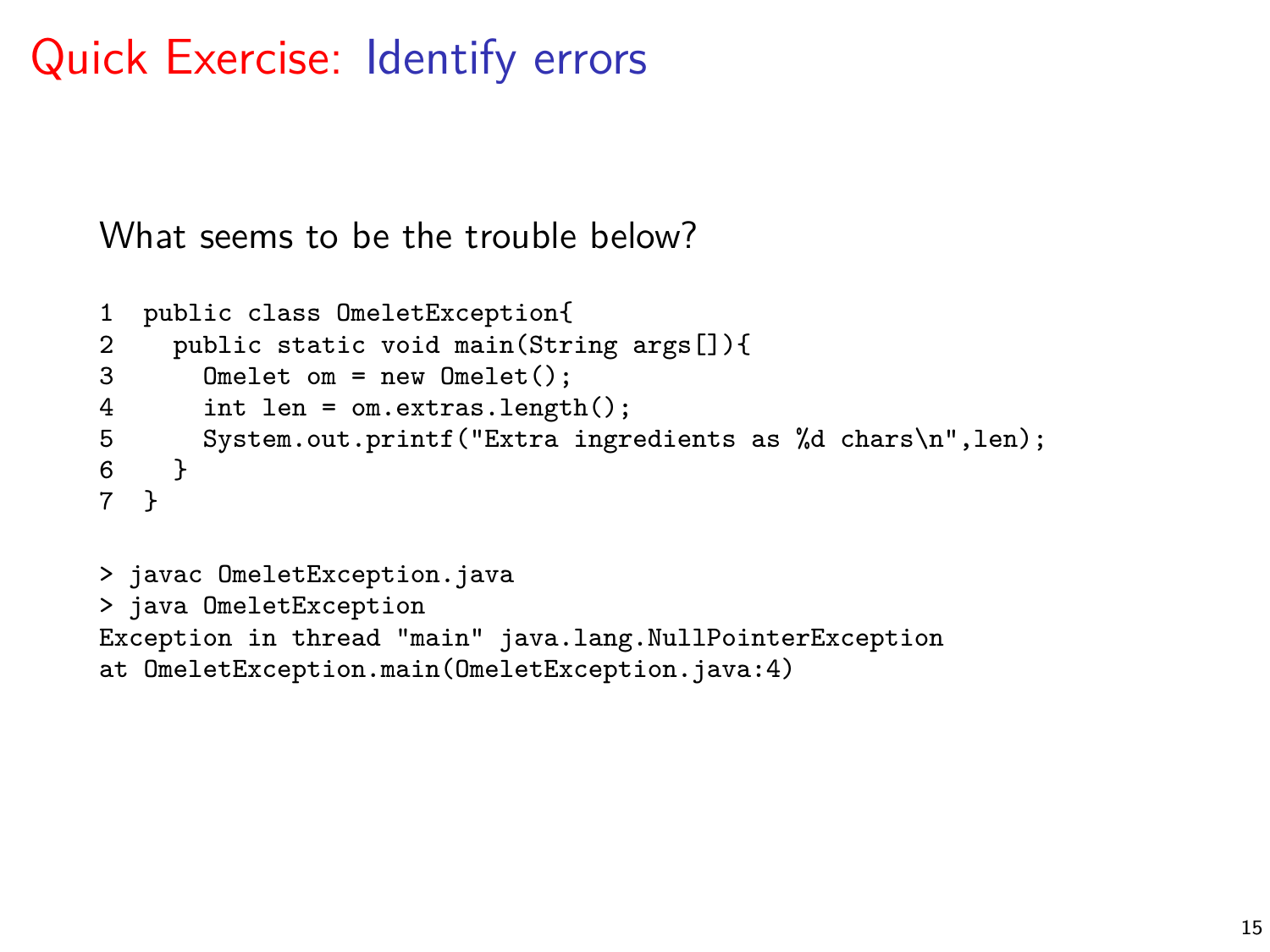## Answer: Identify errors

```
1 public class OmeletException{
2 public static void main(String args[]){<br>3 Omelet om = new Omelet():
3 Omelet om = new Omelet();<br>4 int len = om.extras.lengt
4 int len = om.extras.length();<br>5 System.out.printf("Extra ingr
5 System.out.printf("Extra ingredients as %d chars\n",len);<br>6 }
\begin{matrix}6\\7\end{matrix} }
   7 }
> javac OmeletException.java
> java OmeletException
Exception in thread "main" java.lang.NullPointerException
at OmeletException.main(OmeletException.java:4)
```
- $\triangleright$  Unless set, all fields of om have default values
- $\triangleright$  Default value for String extras is null
- $\triangleright$  Cannot invoke a length() method on a null pointer: exception
- $\blacktriangleright$  Fix with something like

```
Omelet om = new Omelet();
om.extras = "butter";
int len = om.extras.length();
```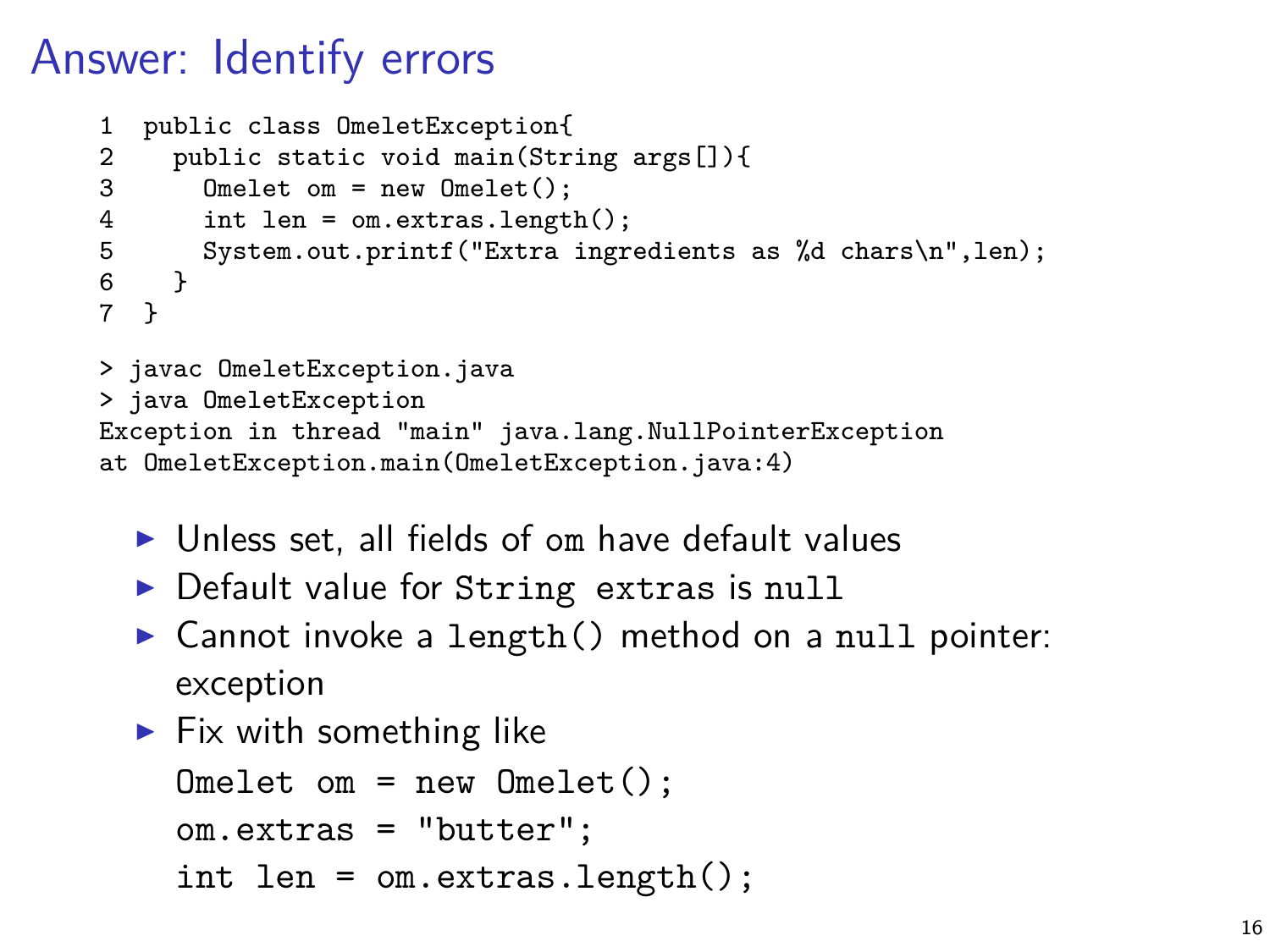## Reading Stack Traces

- $\triangleright$  Basic debugging skills will become essential
- $\triangleright$  Stack traces in Java provide information on where an error finally causes a problem
- $\triangleright$  Frequently this is not where the error originates but reading a stack trace gives someplace to begin the search

#### > java NullOmelet

```
Exception in thread "main"
```
- java.lang.NullPointerException Exception causing failure
	-

- at Omelet.getCalories(Omelet.java:24) Active method, line num of exception at Omelet.richerOmelet(Omelet.java:34)
- at NullOmelet.main(NullOmelet.java:9) Oldest active method:line num

Interactions | Console | Compiler Output

```
Working directory is /home/kauffman/Dropbox/teaching/1103-F2017/lectures/09-sim
Welcome to DrJava.
> run NullOmelet
java.lang.NullPointerException
          at Omelet.getCalories(Omelet.java:24)
          at Omelet.richerOmelet(Omelet.java:34)
          at NullOmelet.main(NullOmelet.iava:9)
          at sun.reflect.NativeMethodAccessorImpl.invoke0(Native Method)
          at sun.reflect.NativeMethodAccessorImpl.invoke(NativeMethodAccessorImpl.java:62)
          at sun.reflect.DelegatingMethodAccessorImpl.invoke(DelegatingMethodAccessorImpl.java:43)
          at java.lang.reflect.Method.invoke(Method.java:498)
          at edu.rice.cs.drjava.model.compiler.JavacCompiler.runCommand(JavacCompiler.java:267)
\, > \,
```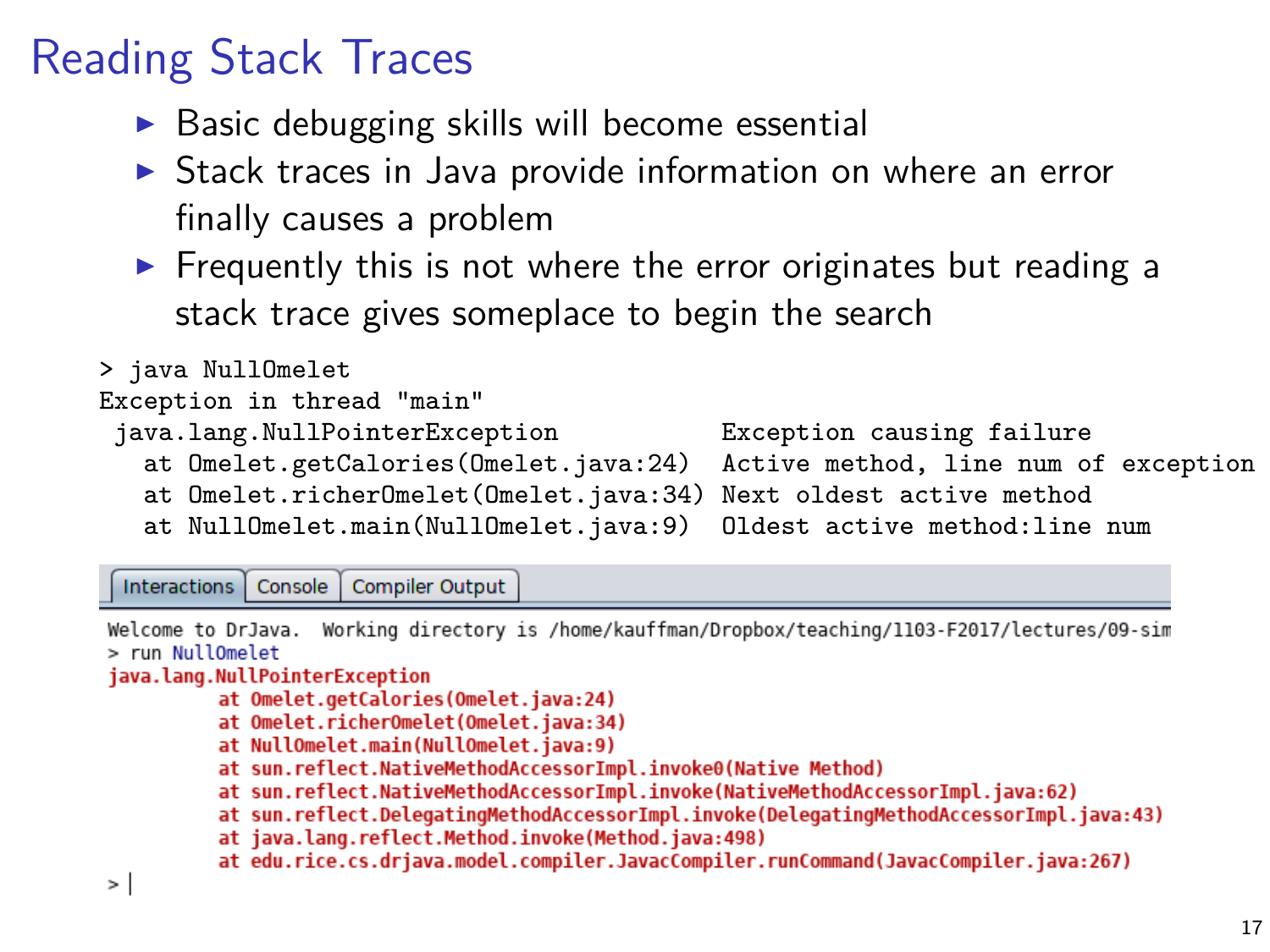## Stack Traces During Testing in DrJava

- $\triangleright$  When test fails, DrJava can report stack traces
- $\triangleright$  Look for the "Stack Trace" button in the lower right corner

| (home/kauffman/Dropbox/teaching/1103-F2017/labs/lab07-method-practice/solution-lab07-1103 물을 좋                                                                                                                                                                                                                                                                       |                                                                                       |                                                                                                                                                                   |                                                                                     |                                                                                                                                                                                                                                                                                                                                                                                                                                   |                                          |                         |                         |
|----------------------------------------------------------------------------------------------------------------------------------------------------------------------------------------------------------------------------------------------------------------------------------------------------------------------------------------------------------------------|---------------------------------------------------------------------------------------|-------------------------------------------------------------------------------------------------------------------------------------------------------------------|-------------------------------------------------------------------------------------|-----------------------------------------------------------------------------------------------------------------------------------------------------------------------------------------------------------------------------------------------------------------------------------------------------------------------------------------------------------------------------------------------------------------------------------|------------------------------------------|-------------------------|-------------------------|
| File Edit Tools Project Debugger Language Level Help                                                                                                                                                                                                                                                                                                                 |                                                                                       |                                                                                                                                                                   |                                                                                     |                                                                                                                                                                                                                                                                                                                                                                                                                                   |                                          |                         |                         |
| <b>D.</b> New<br>S Open                                                                                                                                                                                                                                                                                                                                              | Save                                                                                  | E <sub>v</sub> Close                                                                                                                                              | X Cut                                                                               | <b>D</b> Copy                                                                                                                                                                                                                                                                                                                                                                                                                     | ff Paste                                 | $\supseteq$ Undo        |                         |
| Collatz is va<br>Generate.iava<br>Problem4Tests.iava                                                                                                                                                                                                                                                                                                                 | 42<br>48<br>44<br>45<br>46<br>47<br>48<br>49<br>50<br>51<br>52<br>53<br>$\rightarrow$ | @Test public void Problem4 verify5() {<br>boolean expect - false:<br>١<br>@Test public void Problem4 verify6() {<br>boolean expect = false:<br>$int 11 arr = 4$ : | check verify(expect.arr);<br>check verify(expect,arr);<br>check verify(expect.arr): | int $\begin{bmatrix} 1 & \arccos{1} \\ \arccos{1} & \arccos{1} \\ \arccos{1} & \arccos{1} \\ \arccos{1} & \arccos{1} \\ \arccos{1} & \arccos{1} \\ \arccos{1} & \arccos{1} \\ \arccos{1} & \arccos{1} \\ \arccos{1} & \arccos{1} \\ \arccos{1} & \arccos{1} \\ \arccos{1} & \arccos{1} \\ \arccos{1} & \arccos{1} \\ \arccos{1} & \arccos{1} \\ \arccos{1} & \arccos{1} \\ \arccos{1}$<br>int [] arr = {45, 136, 68, 34, 17, 52}; |                                          |                         | ٠.                      |
| $\overline{1}$                                                                                                                                                                                                                                                                                                                                                       |                                                                                       |                                                                                                                                                                   |                                                                                     |                                                                                                                                                                                                                                                                                                                                                                                                                                   |                                          |                         |                         |
| Console<br>Interactions                                                                                                                                                                                                                                                                                                                                              |                                                                                       | <b>Compiler Output   Test Output</b>                                                                                                                              |                                                                                     |                                                                                                                                                                                                                                                                                                                                                                                                                                   |                                          |                         |                         |
| <b>Froutein verziya</b><br>Problem4 verify4<br>Problem4 verify5<br>Problem4 verify6<br>Test: Problem4 verify5<br>File:<br>/hone/kauffman/Dropbox/teaching/1103-F2017/labs/lab07-no<br>Iline: 481<br>Error: iava.lang.ArravIndexOutOfBoundsException: 6<br>Test: Problem4 Verify4<br>File:<br>/home/kauffman/Dropbox/teaching/1103-F2017/labs/lab07-mm<br>(15no: 124) |                                                                                       |                                                                                                                                                                   |                                                                                     | ٠<br>s.<br>$\sim$                                                                                                                                                                                                                                                                                                                                                                                                                 | <b>Test Progress</b><br>Migroryne source | <b>Show Stack Trace</b> | $\overline{\mathbf{x}}$ |
| Editing /home/kauffman/Dropbox/teaching/1103-F2017/labs/lab07-method-pra                                                                                                                                                                                                                                                                                             |                                                                                       |                                                                                                                                                                   |                                                                                     |                                                                                                                                                                                                                                                                                                                                                                                                                                   |                                          |                         | 48:0                    |

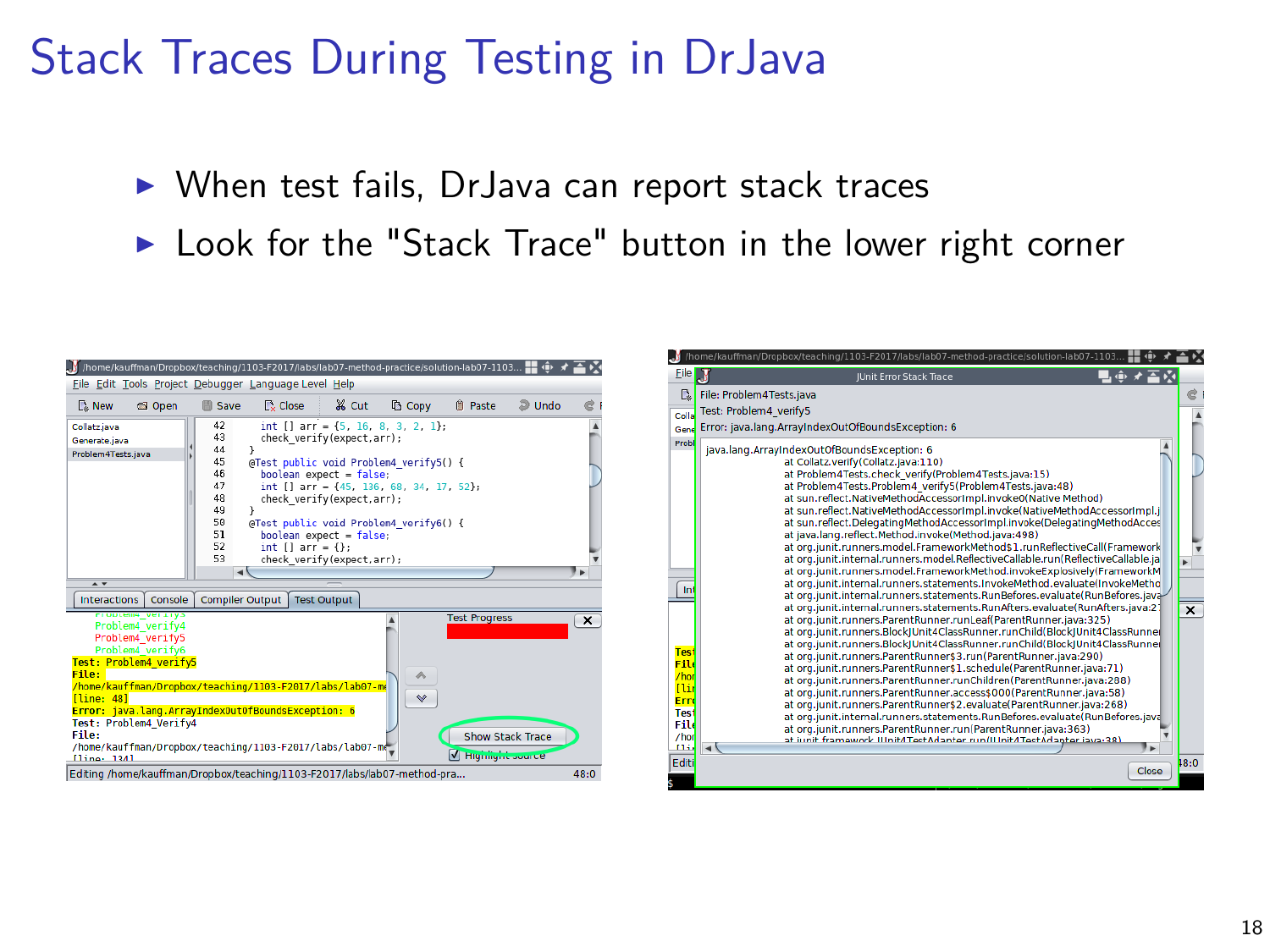## Exercise: Arrays of Objects

- $\triangleright$  Creating arrays of objects has the same feel as primitives
- $\triangleright$  One key difference: initial contents of new arrays are the default value for objects: null

 $10$ <br> $11$ 

 $14$ <br> $15$ 

 $\begin{array}{c} 17 \\ 18 \end{array}$ 

 $\frac{24}{25}$ 

28

 $32$ 

#### Array setup bug

This code creates an array of Omelet objects but has an error so that the final printing loop will cause an exception. Find the bug and draw some pictures to support your diagnoses.

```
// Demonstrate assigning objects (Omelets) to an
 2 // array of objects. This program has a bug.
 3 public class OmeletArray{
 4 public static void main(String args[]){<br>5 0melet omArrav[] = new 0melet[5]:
 5 Omelet omArray [] = new Omelet [5];<br>6 omArray [0] = new Omelet():
 6 omArray[0] = new Omelet();<br>7 omArray[0] \cos = 2:
         omArray[0].eggs = 2;
 8 omArray[0].cheese = 4;<br>9 omArray[0] extras = "b
         9 omArray[0].extras = "ham mushroom";
11 omArray[1] = new Omelet();<br>12 for(int i=0: i<4: i++){
12 for(int i=0; i<4; i++){<br>13 0melet_addEgg(omArray
         Omelet.addEgg(omArray[1]);
         omArray[1].cheese = 3:
16 omArray[1].cookedFor = 1.0;
         18 for(int i=3; i<omArray.length; i++){
19 omArray[i] = new Omelet();<br>20 omArray[i] eggs = i:
20 omArray[i].eggs = i;<br>21 omArray[i].cheese =
21 omArray[i].cheese = i/2;<br>22 omArray[i] extras = i'i'.
           22 omArray[i].extras = "";
23 }
         for(int i=0; i<omArray.length; i++){
26 System.out.printf("Om: %d eggs, %d cheese,",
27 comatrav[i].eggs, omArray[i].cheese);
29 System.out.printf("%.1f cooked, %s extras\n",
30 omArray[i].cookedFor, omArray[i].extras);<br>31 }
\frac{31}{32}33 } 19
```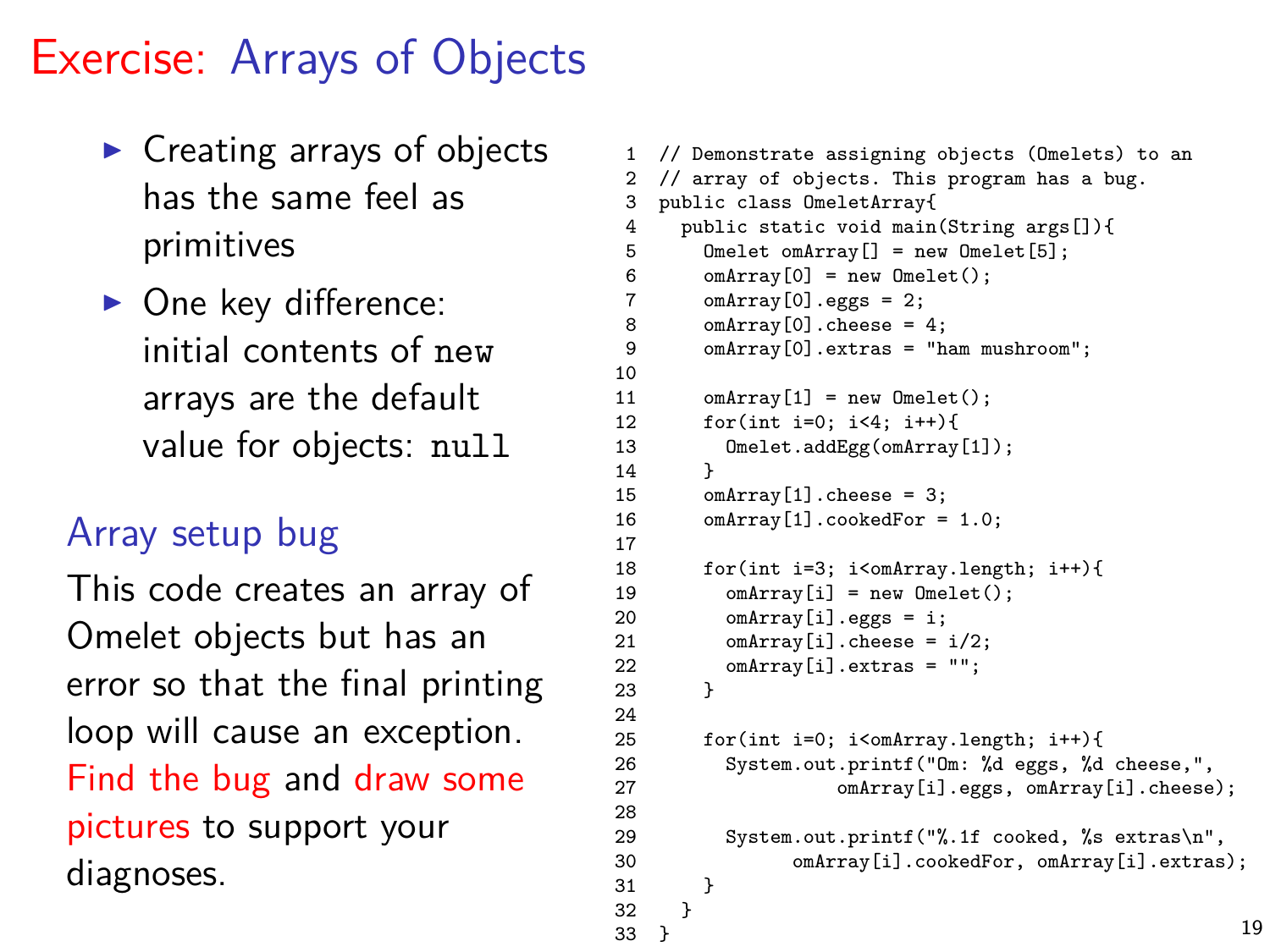### Answer: Array setup bug

- $\triangleright$  omArray elements are initially null, point at no objects/Omelets
- $\blacktriangleright$  First two blocks set omArray[0] and omArray[1] to omelets
- $\blacktriangleright$  Does not matter in this case that omArray[1].extras is null: will print as "null"
- $\blacktriangleright$  Loop sets om Array [3] and omArray[4] to omelets
- $\triangleright$  omArray [2] is still null and attempting to access its fields in print loop will cause an exception

 $32$ 

```
1 // Demonstrate assigning objects (Omelets) to an
 2 // array of objects. This program has a bug.
 3 public class OmeletArray{
 4 public static void main(String args[]){<br>5 0melet omArrav[] = new 0melet[5]:
 5 Omelet omArray [] = new Omelet [5];<br>6 omArray [0] = new Omelet():
 6 omArray[0] = new Omelet();<br>7 omArray[0] eggs = 2:
 7 omArray[0].eggs = 2;<br>8 omArray[0].cheese =
 8 omArray[0].cheese = 4;<br>9 omArray[0] extras = "b
         9 omArray[0].extras = "ham mushroom";
10<br>1111 omArray[1] = new Omelet();<br>12 for(int i=0: i<4: i++){
12 for(int i=0; i<4; i++){<br>13 0melet.addEgg(omArray
          Omelet.addEgg(omArray[1]);
14<br>15omArray[1].cheese = 3:
16 omArray[1].cookedFor = 1.0;
\begin{array}{c} 17 \\ 18 \end{array}18 for(int i=3; i<omArray.length; i++){
19 omArray[i] = new Omelet();<br>20 omArray[i].eggs = i;
20 omArray[i].eggs = i;<br>21 omArrav[i].cheese =
21 omArray[i].cheese = i/2;<br>22 omArray[i].extras = "":
            22 omArray[i].extras = "";
23 }
\frac{24}{25}for(int i=0; i<omArray.length; i++){
26 System.out.printf("Om: %d eggs, %d cheese,",
27 omArray[i].eggs, omArray[i].cheese);
28
29 System.out.printf("%.1f cooked, %s extras\n",
30 omArray[i].cookedFor, omArray[i].extras);
\frac{31}{32}33 } 20
```